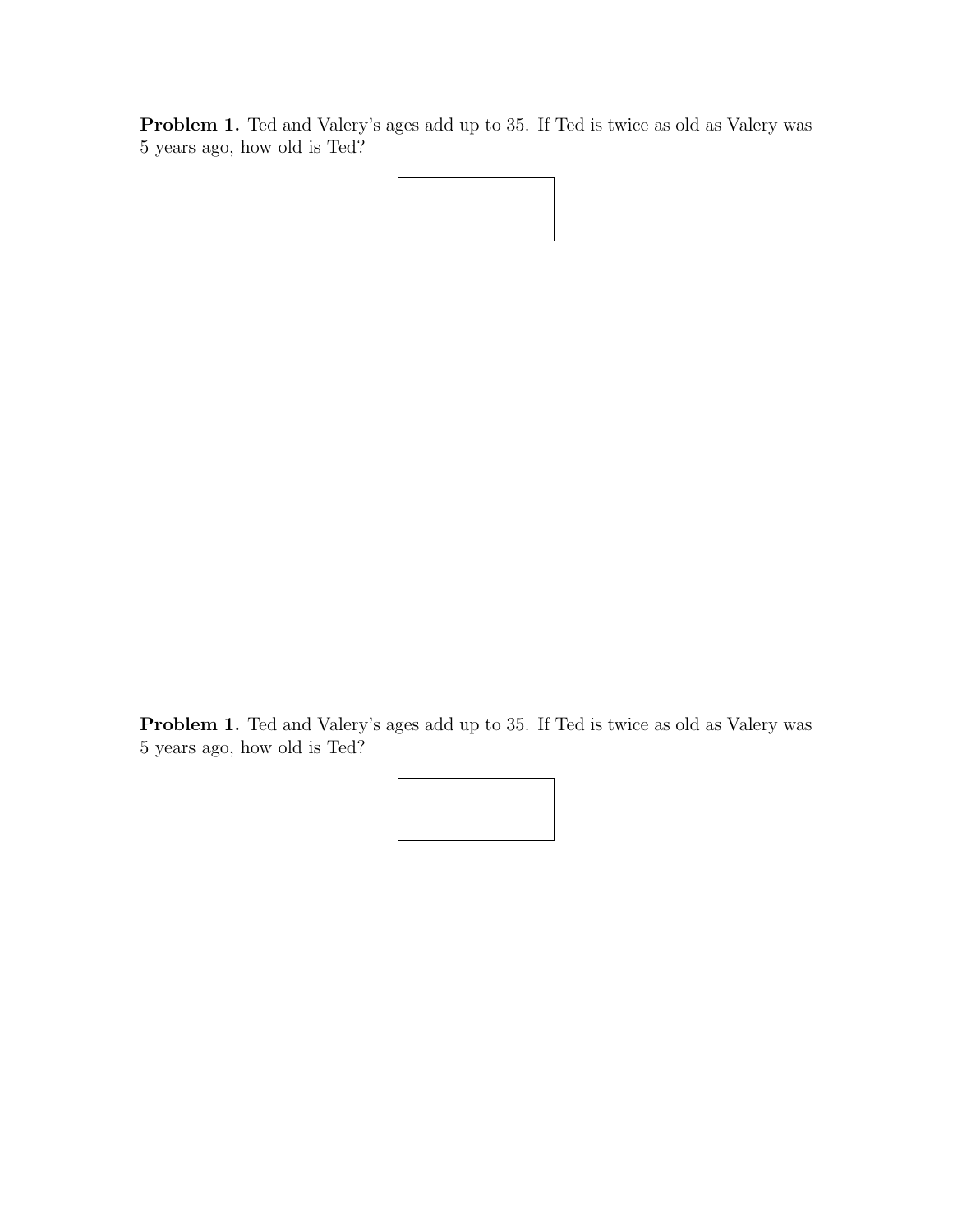**Problem 2.** Suppose you know  $|x-2| \leq 1$ . What is the largest possible value of  $|x^2-4|$ ?



**Problem 2.** Suppose you know  $|x-2| \leq 1$ . What is the largest possible value of  $|x^2-4|$ ?

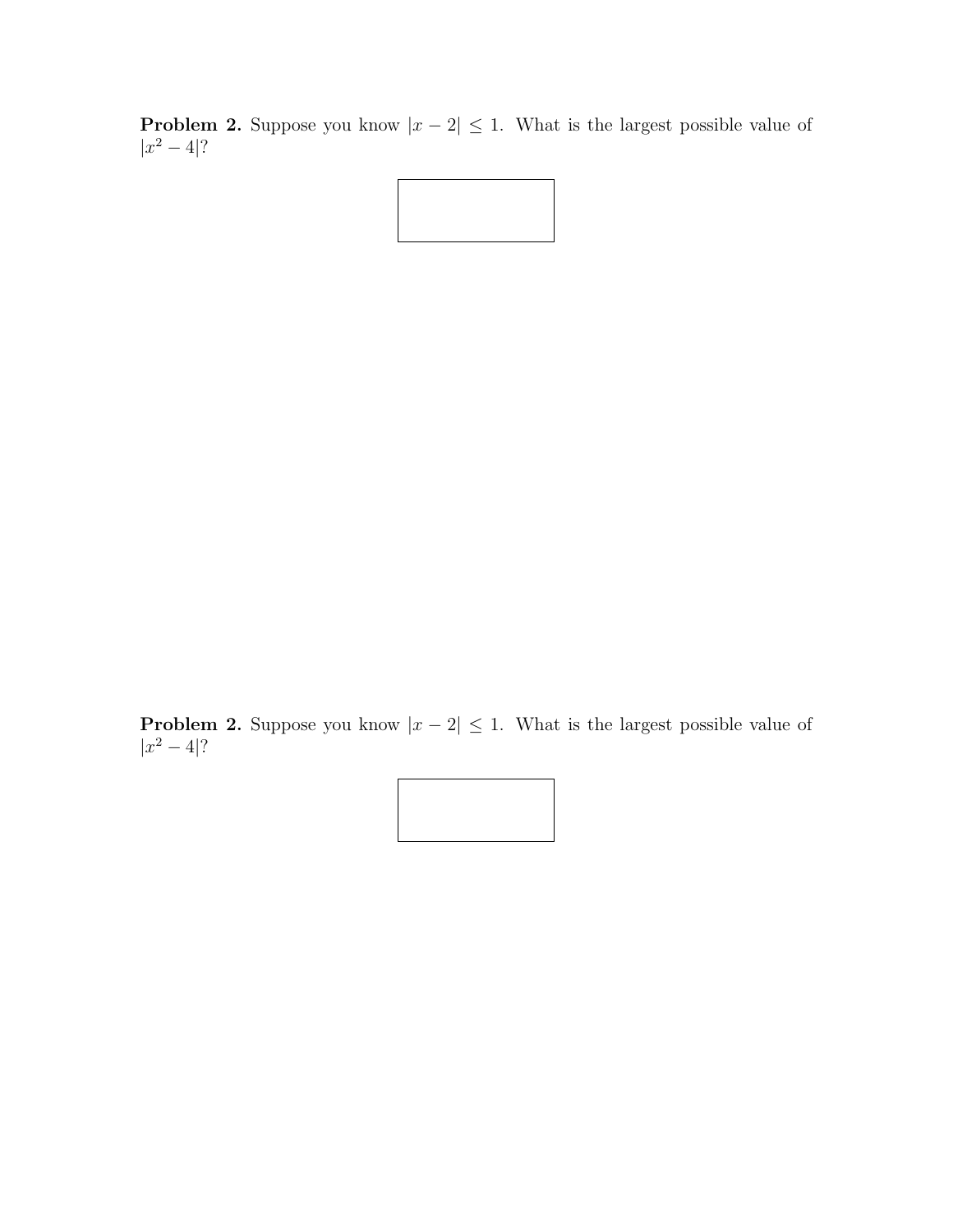**Problem 3.** Find all real values of  $x$  that satisfy the equation

$$
e^x + 1 = 12e^{-x}
$$

**Problem 3.** Find all real values of  $x$  that satisfy the equation

$$
e^x + 1 = 12e^{-x}
$$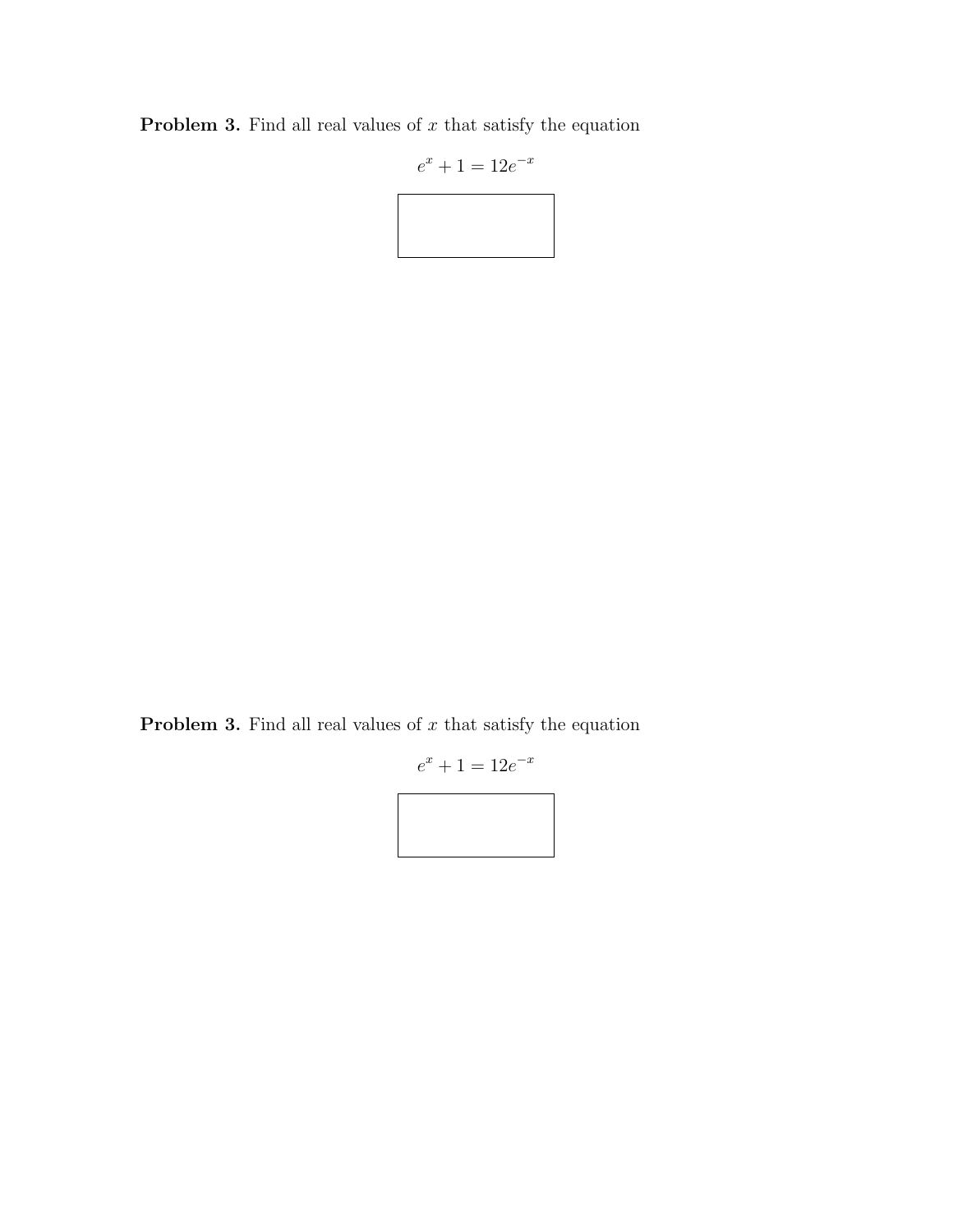Problem 4. Paul took 1 minute to solve the first problem on an 8 question math test, and each successive problem took twice as long as the preceding problem. Assuming he took a 1 minute break between problems, how long did it take Paul to complete the test?

Problem 4. Paul took 1 minute to solve the first problem on an 8 question math test, and each successive problem took twice as long as the preceding problem. Assuming he took a 1 minute break between problems, how long did it take Paul to complete the test?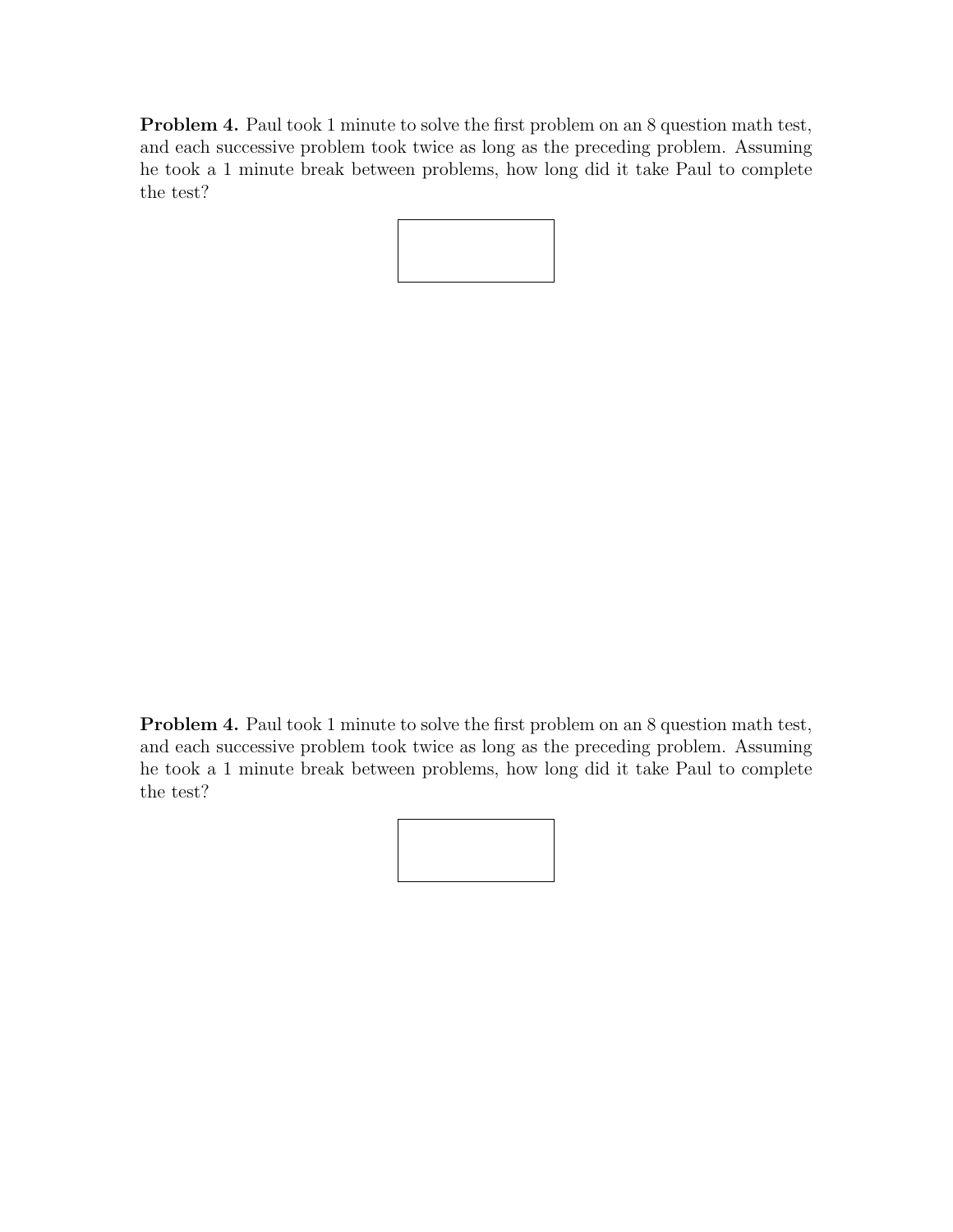**Problem 5.** Find the smallest integer  $k$  greater than 1 such that  $k$  divided by  $i$  has remainder 1 for all  $i$  in the set  $\{2, 3, 4, 5, 6, 7, 8\}$ .

**Problem 5.** Find the smallest integer  $k$  greater than 1 such that  $k$  divided by  $i$  has remainder 1 for all  $i$  in the set  $\{2, 3, 4, 5, 6, 7, 8\}.$ 

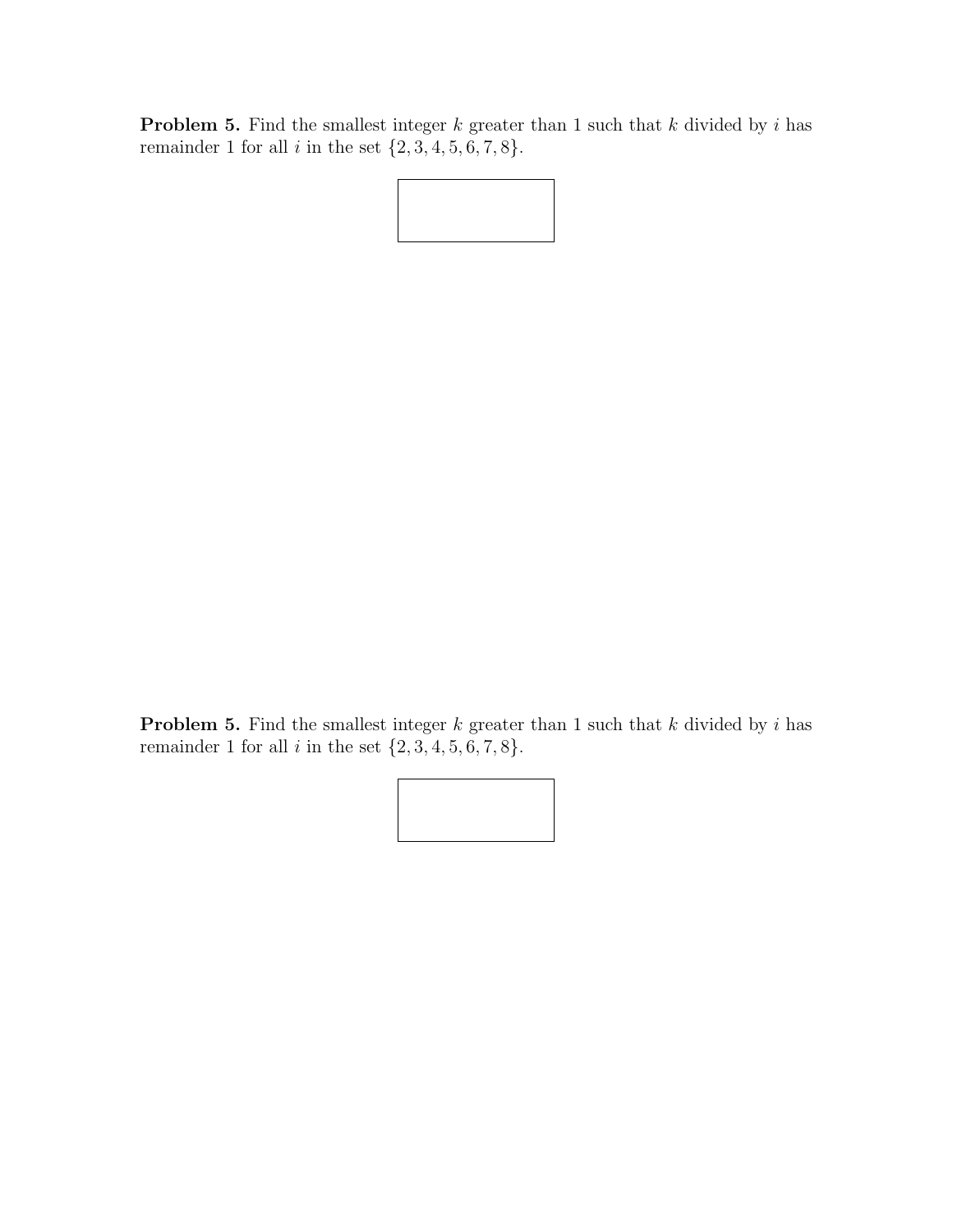**Problem 6.** We define the distance between two points on the surface of a  $1 \times 1 \times 2$ rectangular box to be the length of the shortest path (on the surface of the box) which joins them. With this definition, the circle of radius 1 centered at P is the set of all points which are a distance of 1 from P. What is the circumference of this circle?



**Problem 6.** We define the distance between two points on the surface of a  $1 \times 1 \times 2$ rectangular box to be the length of the shortest path (on the surface of the box) which joins them. With this definition, the circle of radius  $1$  centered at  $P$  is the set of all points which are a distance of 1 from P. What is the circumference of this circle?

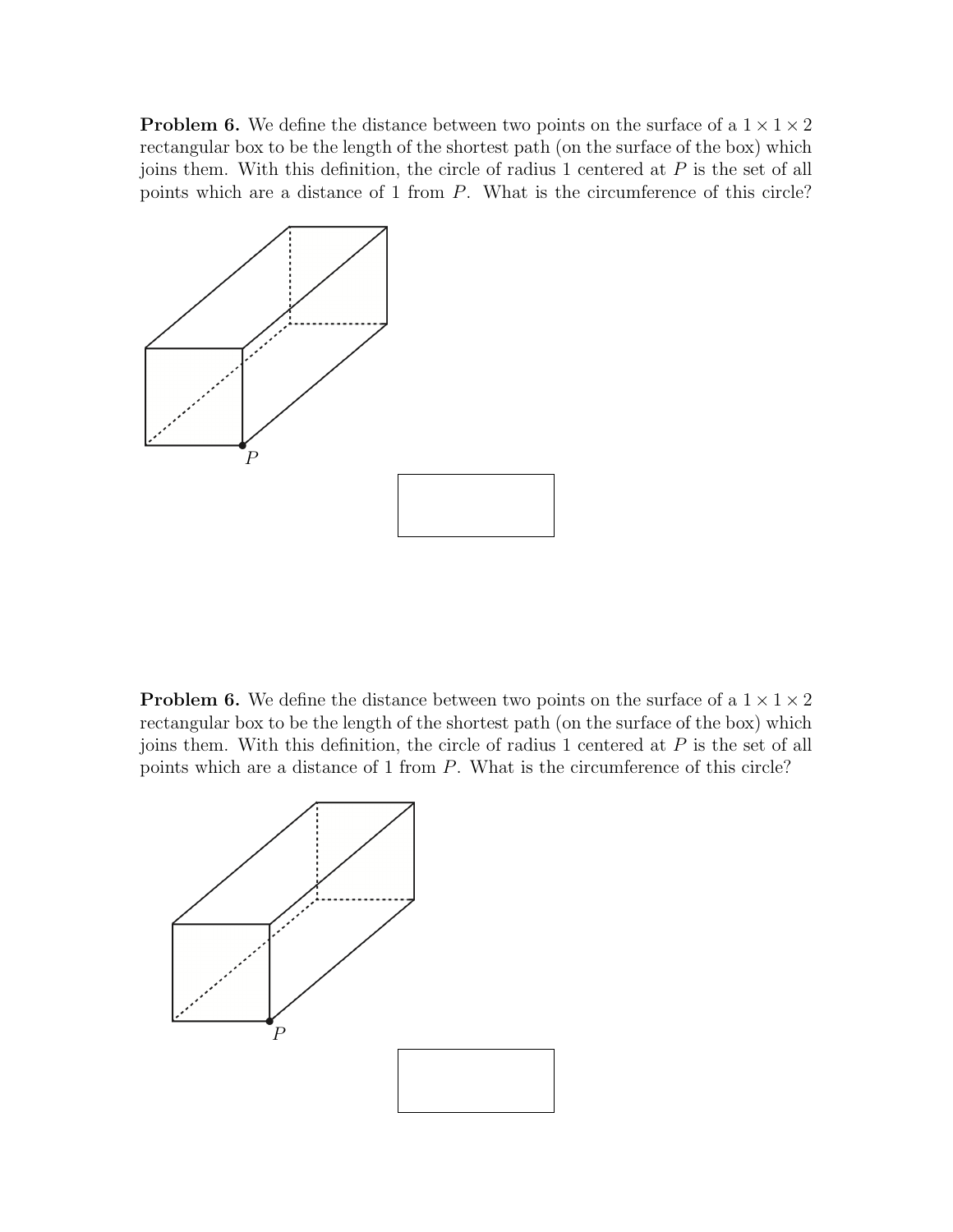Problem 7. Find the sum of the solutions of

$$
x^{4} - 76x^{3} + 962x^{2} - 2900x + 2013 = 0
$$

Problem 7. Find the sum of the solutions of

$$
x^{4} - 76x^{3} + 962x^{2} - 2900x + 2013 = 0
$$

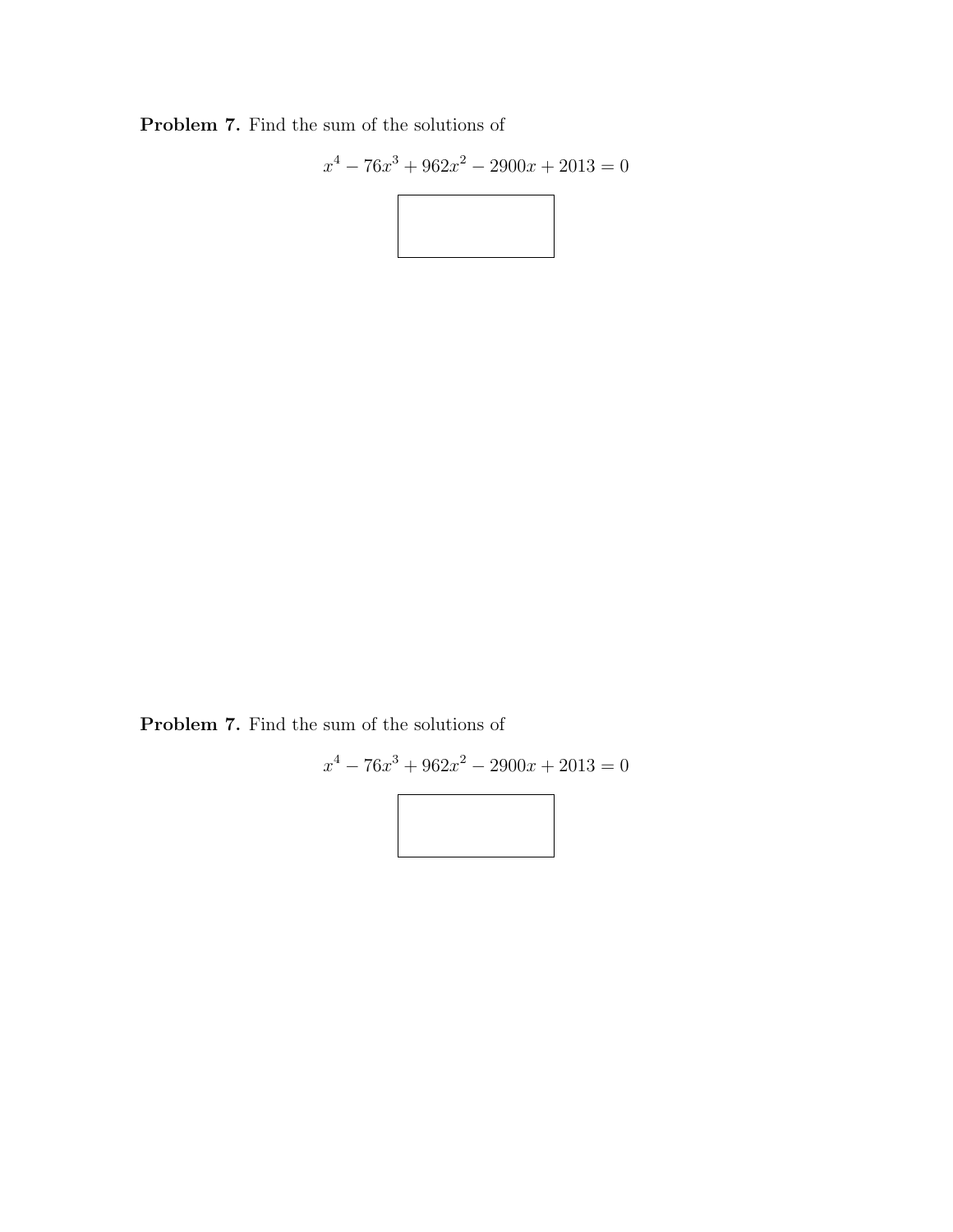Problem 8. If three vertices of a regular hexagon are chosen at random, what is the probability that they are the vertices of a right triangle?



Problem 8. If three vertices of a regular hexagon are chosen at random, what is the probability that they are the vertices of a right triangle?

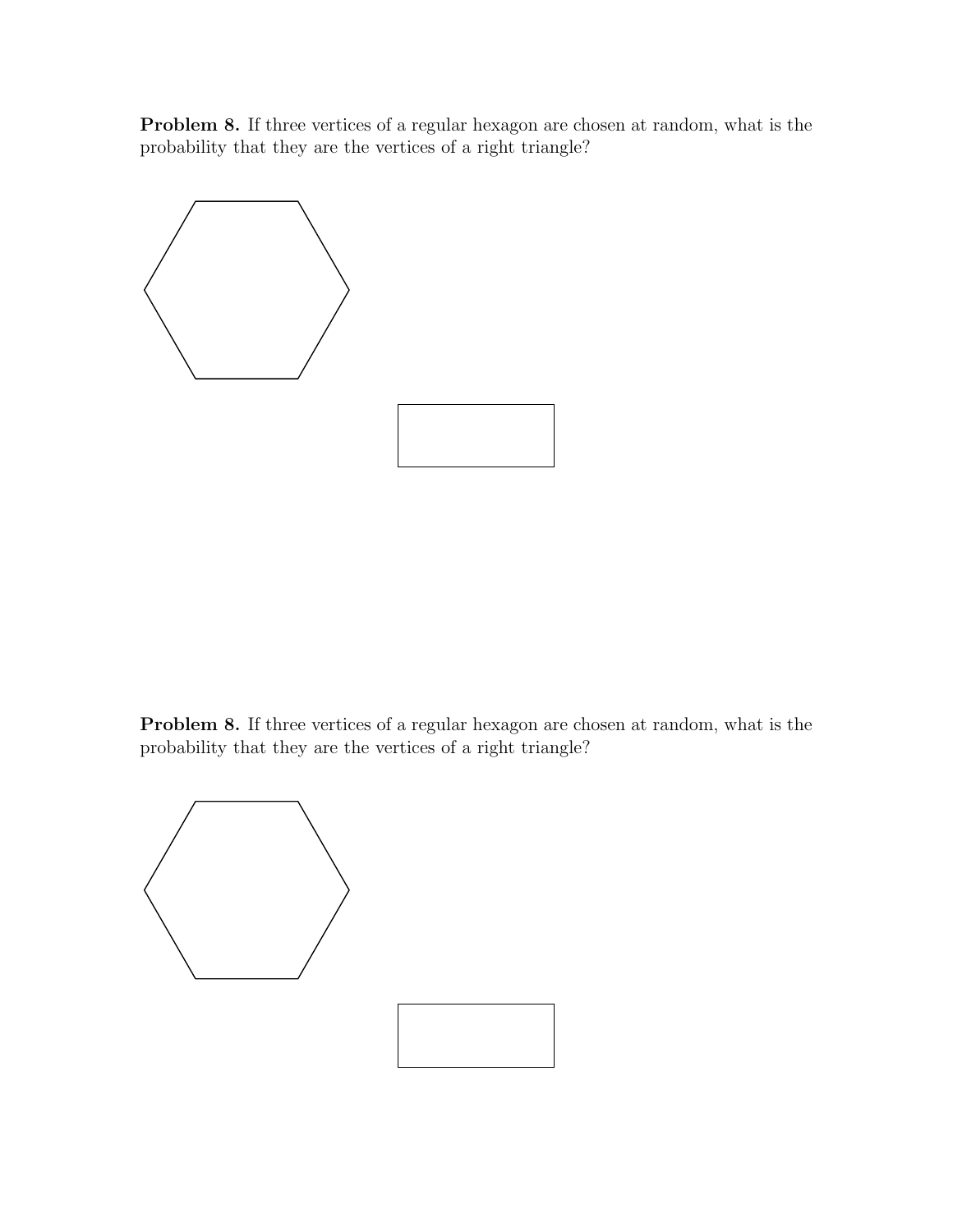**Problem 9.** How many degree 4 monomials are there in the variables  $w, x, y, z$ ? A degree 4 monomial is a term  $w^a x^b y^c z^d$  such that  $a, b, c$  and  $d$  are integers with  $0 \le a, b, c, d \le 4$  and  $a + b + c + d = 4$ .



**Problem 9.** How many degree 4 monomials are there in the variables  $w, x, y, z$ ? A degree 4 monomial is a term  $w^a x^b y^c z^d$  such that  $a, b, c$  and  $d$  are integers with  $0 \le a, b, c, d \le 4$  and  $a + b + c + d = 4$ .